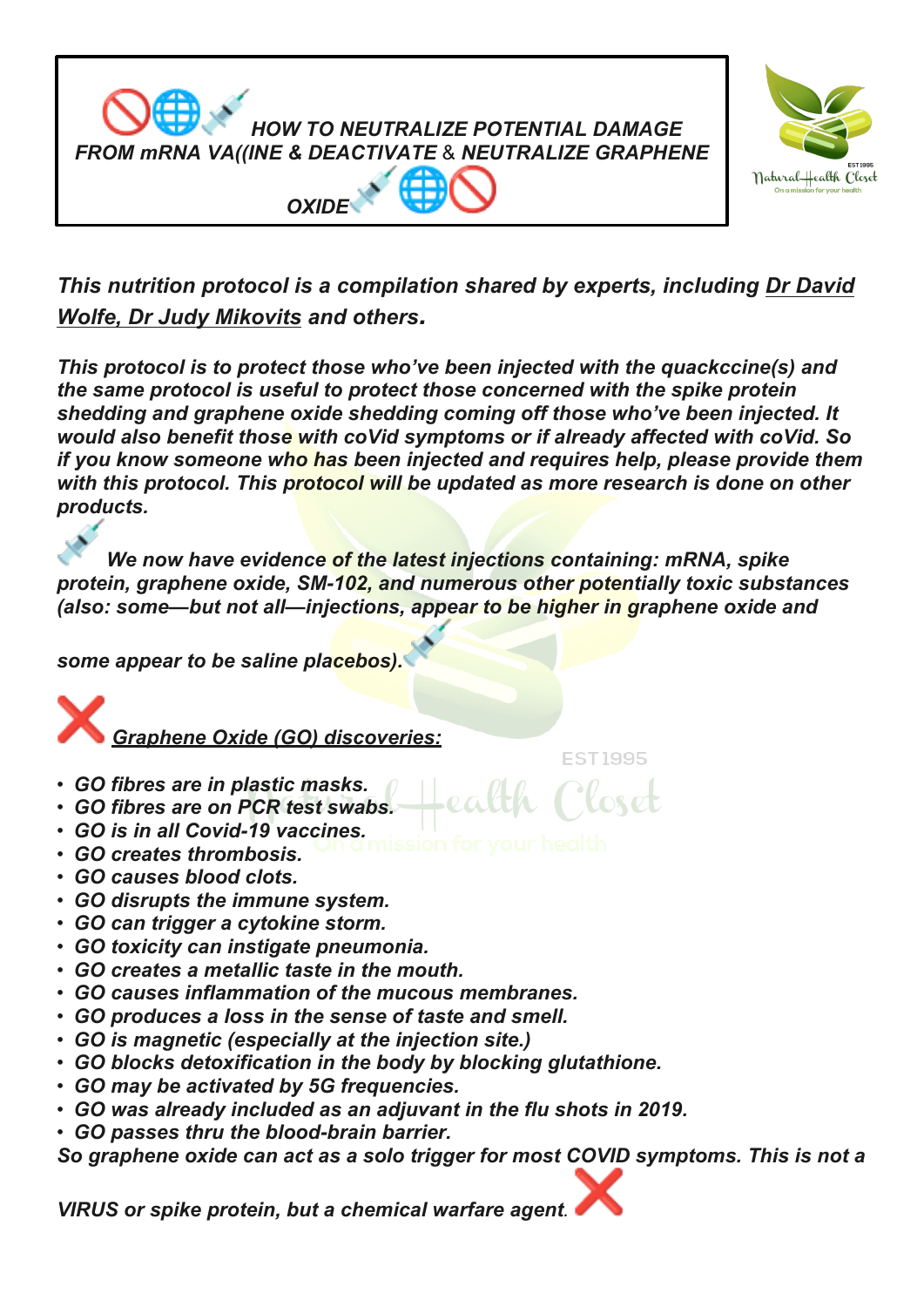

*The spike proteins are artificial sticky proteins (prions) and as such can cause all the same problems, but they are produced far more rapidly by our own body. They are not vaccinations. They will not protect you.*

*How can any sane scientist not understand the danger of such an intervention in the human system? There is no credible defense.*

*For those who have been jabbed and wish to reverse it, you have 8 or 9 months before some of the damage is permanent. That is, of course, if the clotting doesn't get you first.*

*Below are the frequencies of spike proteins for each of the four main Jabs and recommended natural remedies. A star anise/peppermint tea combo will gradually negate the Four main, Astra Zeneca, Pfizer, J & J and Moderna proteins. Shedding victims who are less likely to know which protein, should drink this tea.*

*Essential oils should be applied, one drop, on the wrist and spread with the other wrist, for at least two consecutive days. Topical application only, never internal.*

| <b>EST1995</b>                                                               |
|------------------------------------------------------------------------------|
| Pfizer, Matur, 743Hz, Myrrh oil<br>a mission for vour l                      |
| $Moderna.$ -------<br>-----1,834Hz, Laurel, Vetiver, Frankincense, Ravensara |
| Johnson & Johnson, - 3,332Hz, Laurel, Niaouli, Ravensara                     |
| One or two cups per day of most herbal teas (not Moringa) will in seven days |

*eliminate Astra Zeneca proteins. (John Millward)*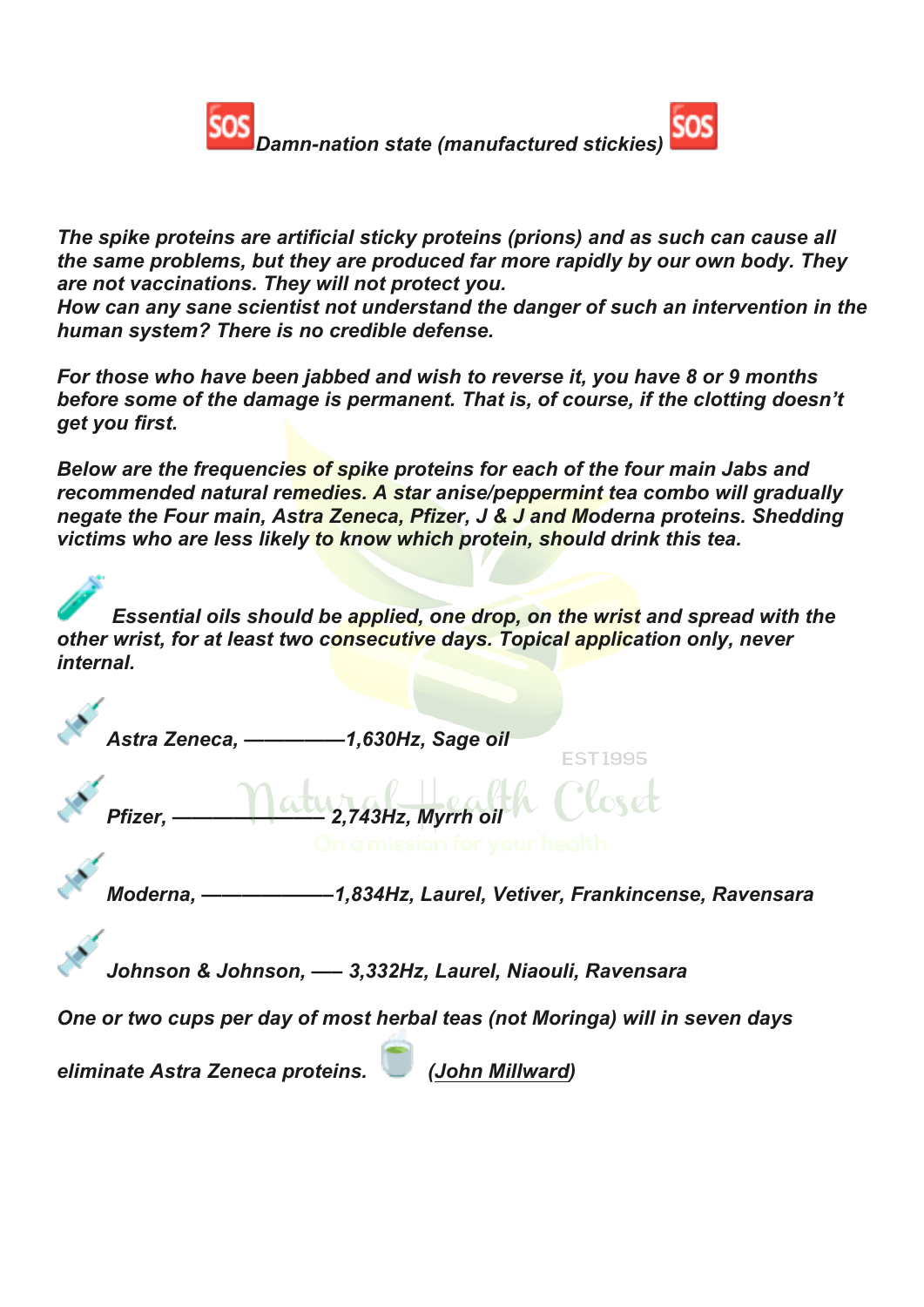

*Because these people wouldn't be injecting people unless they knew the answer. SURAMIN [ S-U-R-A-M-I-N]. This is the most important antidote. It's 100-year-old essential medicine, WHO (World Health Organization) essential medicine for African Sleeping Sickness. You can inoculate the tiniest amount of Suramin, and reverse Autism.*

*The antidote is called Suramin. Suramin is found in many forests around the world in Pine needles. Suramin is an extract of Pine needle oil. It comes in a synthetic pharmaceutical concentrate which can be injected into your body in case of emergencies or you can simply extract Pine oil through distillation. Even better, you can ingest Suramin simply by drinking Pine needle tea.Suramin has inhibitory effects against components of coagulation (clotting) cascade and against the inappropriate replication and modification of RNA and DNA.*





*You will need 5 grams of fresh or dried pine needles to make one cup of pine needle tea. Do not throw away the used pine needles after making one cup. You can make a second cup from the remains of the first cup you made.*

- *If you are scheduled to be vaccinated, then start taking the tea a week prior ( 3 cups a day minimum) and continue for a year or longer after getting the vaccine. We suggest you make it a lifestyle if possible, as we do not know how long the effects of the valine will be and also due to the extra benefits that come with this tea.*
- *If you've already taken the va((ine we suggest that you start the pine needle tea regimen right away, a minimum of 3 cups a day for a year minimum, and if possible make it a lifestyle regimen as we do not know how long the effects of the vaccine will be.*
- *Pine needles and Pine tea are a superfood and super antioxidant when used in moderation. It's safe for everyone and will give a great boost to your immunity, lift your mood and increase your energy. Pine needle tea becomes a potent medicine when used to excess. We are being hit with bioweapons and as a countermeasure, you might as well double your intake from 3 to 6 cups per day. If you have a strong detox reaction in general, please reduce your intake.*
- *As a precaution, the first time you consume this tea, drink half the cup first and wait for an hour to see if you have any allergy issues. If you do not develop any allergies, then it should be safe for consumption.*

*Important: We suggest pregnant women to not take pine needle tea. (Dr Judy Mikovits)*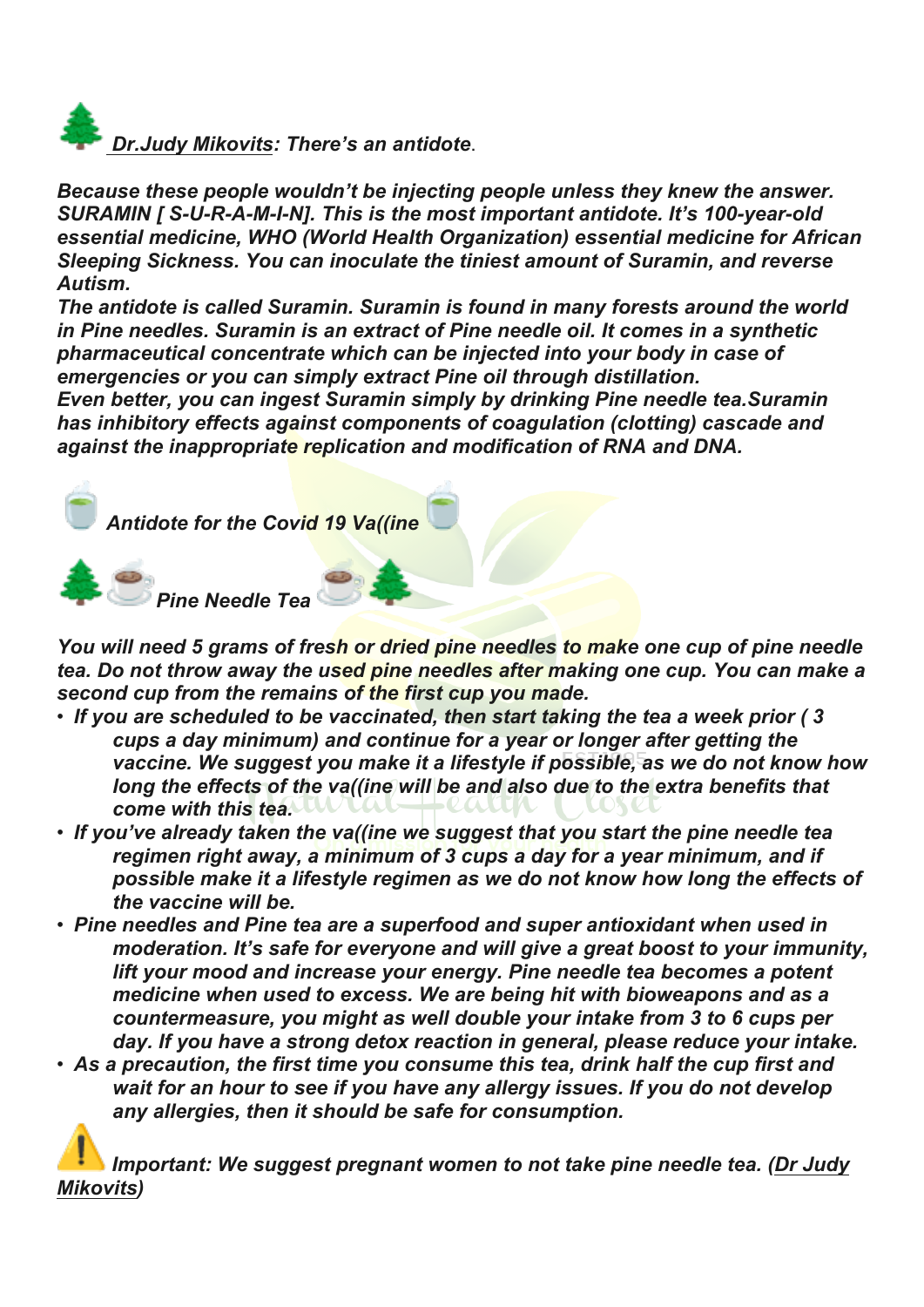*#IVERMECTIN might work against COVID-19, but I have found something far better.*

*#CDS or #ClO2 has NO SIDE-EFFECTS targets the ACID in the body - and as Bacteria, Fungi and Viruses are more acid than the rest of the body (the other cells) it will first go after these!*

*- The good thing is it also works against HIV, AIDS, Cancer and about 600 other ILLNESSES !*

*The name under which the former product was known was #MMS, but however #CDS / #ClO2 was carefully researched for over 13 years by Andreas Kalcker - a German Biochemist - after somebody told him to use it for his arthritis. He had it so bad he could hardly hold a pen. He tested the CDS/ClO2 in Bolivia on a large scale last year with great effects against COVID-19 and had a 100% recovery rate with a* 

*cure in about 4 days.*

*Special Note: Ivermectin is showing great promise against hydrogels containing graphene oxide and found on PCR test swabs, but it is a pharmaceutical, so I do not include it. Ivermectin blocks spike proteins from attaching to the cell membrane. (Alternative is Neem Capsules or Oil.)*

*Switch off WiFi and all electronics when not in use especially at bedtime. You'll also need to keep your distance from wireless technology, smart devices, and EMF in general especially by the end of this month when they intend to launch all the Starlink satellites and 5G at its full capacity. I would consider protecting yourself with a scalar device now and going hardwired, ditch the cell phone since these can all be activators of this technology. Lastly, you might want to consider structured water, spay zeolites, Red Pine Needle Oil, Fulvic Acid, NAC, and anything else that* 

*increases your glutathione levels naturally.*



*vaccine")*

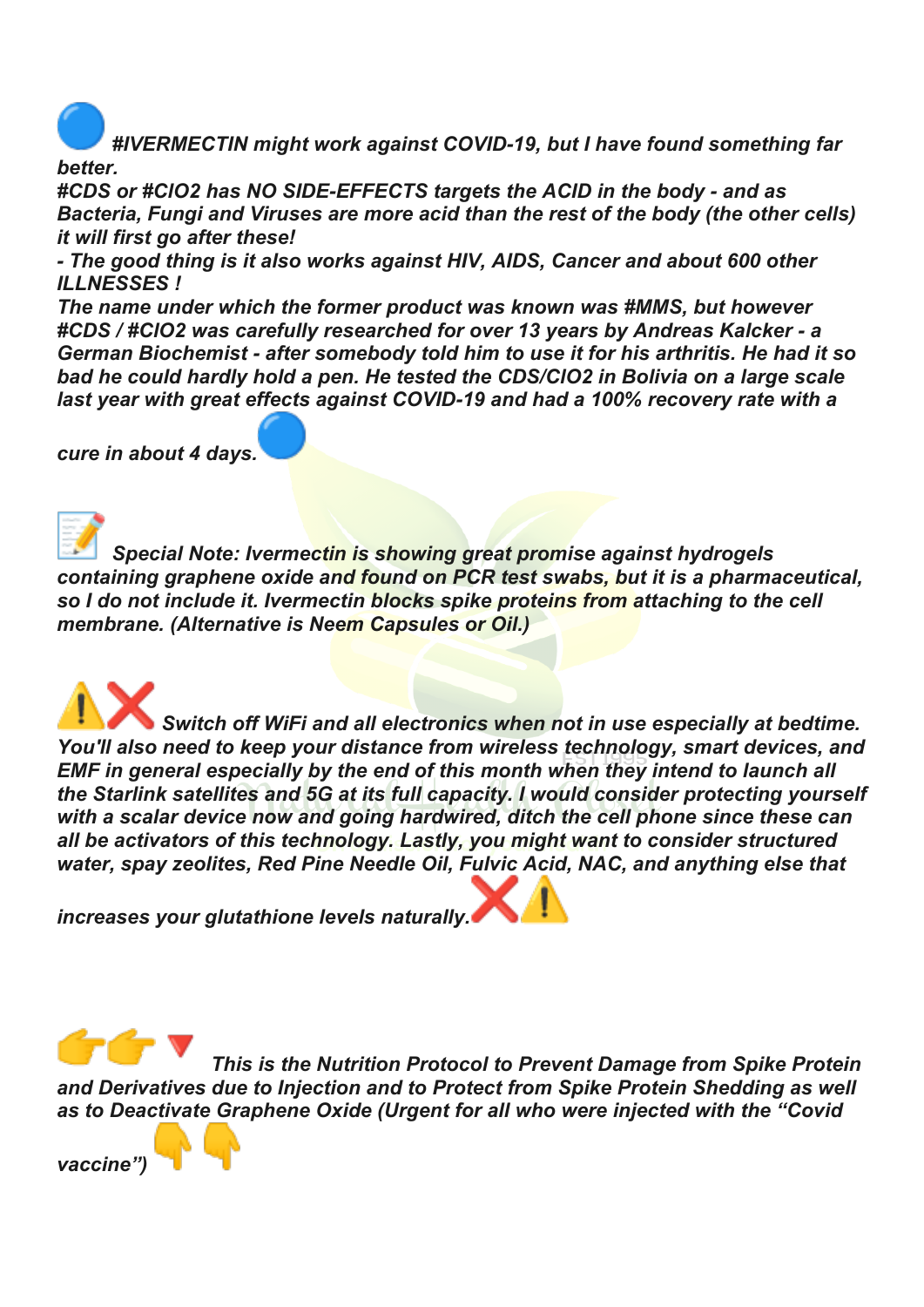*\* Hijaamah / Cupping Therapy\* :*



*NB: I treat ladies and children ONLY*

*Cupping to be done immediately upon taking the mRNA*. *Fasten a piece of cloth or tourniquet above and below the site. Now, do cupping on the site itself, as well on the neck, chest, heart, liver and kidney points. Thereafter do another session after 2 weeks to Prevent binding of spike protein. Daily Ruqyah with Verses from Quran and Sunnah. This is in addition to reciting at least one juz of Quran LOUDLY daily. Also, do prolonged sajdah in your nafl Salaat so as to be grounded. (Ml Khalid Dhorat)*

*Calcium Bentonite Clay + Zeolite \* : - This is the ultimate prevention. Taken at bedtime or twice daily for chronic skin conditions. Detoxifies - Its strong negatively charged ions (anions) pull, hold and capture positively charged ions (cations), which are found in toxins, viruses, mold, yeast, heavy metals and radiation. This is made possible by its tremendous absorption ability.*

*BLACK SEED Capsules \* / Black Cumin 2 caps in the morning as PROPHYLAXIS / PREVENTION (must be 100% pure preferably from Aafiyah Healthcare ) OR ( 2 tablespoons Black Seed Oil) 100% pure and either Turkish or Egyptian quality. Nigellidine binds and BLOCKS THE SPIKE PROTEIN SO IT CANNOT PENETRATE INTO BODY CELLS*

*Zinc\* (30-80mg per day depending on immunological pressure) Zinc enables the body to make proteins and DNA, contributes to wound healing, and plays a role in childhood growth and development. It also has antioxidant properties and plays an important role in cell-mediated immune function and modulates mRNA levels of cytokines.*

*Green Banana \* Capsules or veggie juices for potassium. Potassium and magnesium are two of the most important minerals required by the human body, and it's important that you're taking in enough of both to maintain the hundreds of bodily functions that require the two minerals. The importance of potassium is highly underestimated. This mineral is classified as an electrolyte because it's highly reactive in water.*

*Vitamin D3\* 5000IU to 10 000IU daily*

*Vitamin C \*(Sodium Ascorbate) 3000mg thrice daily or Lypospheric Vitamin C (30ml, twice daily)\* To prepare your body to cope and handle allergies and inflammations, your Adrenal Glands need to be strong so it can produce enough natural Steroids to handle inflammations. High doses of Vitamin C can act as an anti histamine to reduce the adverse effects of allergies. Available in 90s capsules and 500g tubs.*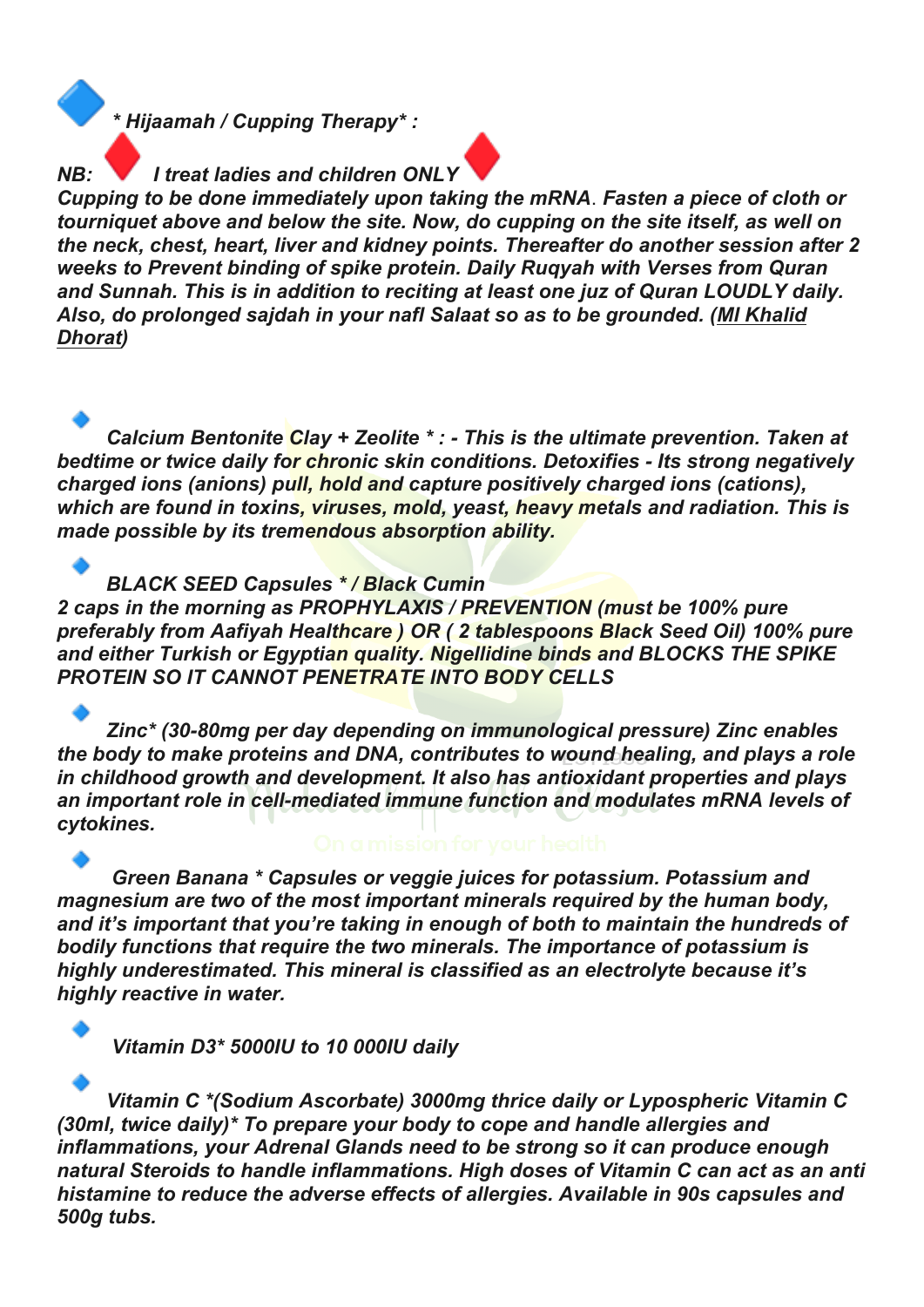*Quercetin or Hydroxychloroquine (HCQ): Quercetin works like HCQ. One of its mechanism of action is that it blocks the 'virus' (with spikes around it) from attaching. These two supplements will help with spike protein damage and apply to most organs of the body but not all.*

*Dosage: (500-1000 mg, twice daily)*

*Quercetin, a flavonoid with multiple proven health benefits to both man and animals, displays a plethora of biological activities. Quercetin-treated neutrophils exhibited a remarkable suppression in mRNA expression of various proinflammatory genes. One of the lesser-known and recently discovered roles of quercetin, is modulation of microRNA (miRNA) expression, which plays a vital role in health and disease.*

*Iodine\* (dosage depends on brand, more is not better. Iodine is a product you have to start with small dosages and build up over time. Because your body does not produce iodine, it needs to be supplied in the diet. Iodine can also be used to detoxify toxic compounds and strongly increases the mRNA decay rate.*

*PQQ (20-40 mg per day) PQQ is actually the only nutrient on earth known to be capable of generating new mitochondria.*

*PQQ is contained in fruits and vegetables and in human breast milk and is a plant growth factor and bacterial cofactor. Studies have shown that PQQ disodium salt (BioPQQ*™*) has positive effects on cognitive function and may have a protective effect on UVA irradiation-induced aging. Eating plenty of PQQ-rich foods, such as spinach, parsley, carrots, oranges, tomatoes, bananas, dark chocolate, and green tea, is likely enough to get adequate amounts and ....*

*CoQ10\* - Coenzyme Q10 functions as an antioxidant just like PQQ. It is directly involved with the mitochondria making energy. CoQ10 acts like a spark-plug inside the mitochondria that engages the aerobic respiration process to make ATP/energy.*

-eal atural-*Magnesium Malate supplement for chest tightness\* OR Magnesium Oil Spray\* . Required for over 300 functions in the body - Vital for health but is easily depleted during times of high stress and modern living. Low magnesium levels can lead to fatigue, anxiety, muscular tension and cramps, poor sleep, and cardiovascular dysfunction. Low blood serum levels of magnesium are usually first indicated with either muscular cramps or spasms or an eyelid twitch. Increased levels of magnesium are required during stress and for those who exercise frequently such as athletes because it is involved in muscle contraction and relaxation.*

*Epsom Salt Bath: The sulfates in Epsom salt help flush toxins and heavy metals from the cells, easing muscle pain and helping the body to eliminate harmful substances. Your skin is a highly porous membrane and adding the right minerals to your bathwater triggers a process called reverse osmosis, which actually pulls salt out of your body, and harmful toxins along with it. For a detoxifying bath, at least once weekly add two cups of Epsom Salt to the water in a bathtub and soak for 10 minutes.*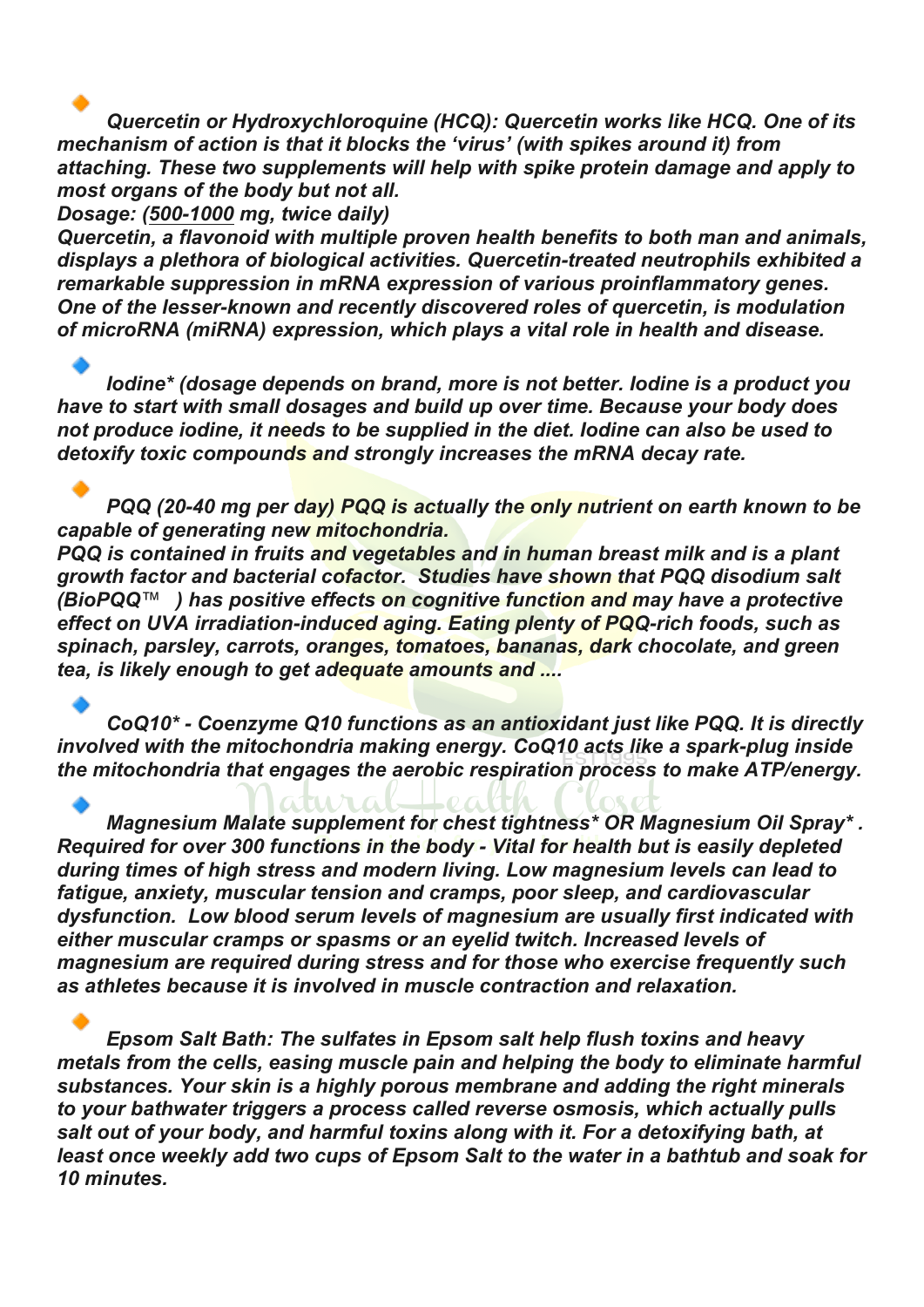*Vida Life \* (Taib Uvid) from Aafiyah Healthcare. Vida life is based on the study by successful treatment for Covid-19 from a Taibah University medical research team, in Madinah, Saudi Arabia. The research team (of 11 which includes an immunologist, Dr Ahmed Okashah, microbiologists, cardiologists, surgeons and other specialists) was led by Dr. Salah Mohamed El Sayed. They have referenced a research paper that shows how black seeds and chamomile can completely stop the growth of coronaviruses. Dosage 2 - 3 capsules daily as a preventative dose from coVid.*

*\* Steam Inhalation: Add 1 scoop Vida Life powder with 10 drops clove oil to a bowl of boiled water and carefully inhale the steam for 15 mins 5x a day if coVid positive.*

*\* Nebulizing Kit from "Healthaholics " consists of 3 non-steroidal meds. Very effective for chest tightness and lung health. Invest in a good quality nebulizer and get the Nebulizing Trio. BREATHE EASY Kit Contains the treatment only, not the machine. Safe for babies and pregnant women. Safe for all ages. This At-Home Treatment\* Can Knock Out Any Virus–Including the Coronavirus.* 

*Your immune system can be strengthened with Omega 3 essential fatty acids \* (3000mg ) daily and*

*A good multivitamin and mineral with at least 25mg METHYLATED B complex vitamin.*

*Probiotics \* Probiotics supplementation could reduce the severity of COVID-19 morbidity and mortality. Probiotics can inhibit cytokine storm by simultaneously boosting the innate immunity and evading the exaggeration of adaptive immunity, which is challenged to respond quickly to the viral onslaught. Probiotics-induced suppression of the inflammatory cytokine response may prevent both the severity and the occurrence of ARDS, making probiotics an attractive adjunct.*

*Fulvic Acid\* has natural antiviral and antibacterial properties; it's also antiinflammatory and a potent detoxing agent.*

*Fulvic Acid transports nutrients into cells, cleans & refurbishes cells to optimal efficiency.*

*Senna Makki\*: Capsules or Tea made with Senna Leaves. EMODIN (found in SENNA leaves) blocks the SARS coronavirus spike protein. Drink senna tea ASAP if you have any sign of this virus to avoid the infection getting to your lungs. Capsules also available.*

*(Not to be taken if you have diarrhea, ulcerative colitis, chrons disease , undiagnosed abdominal pain, intestinal obstruction)*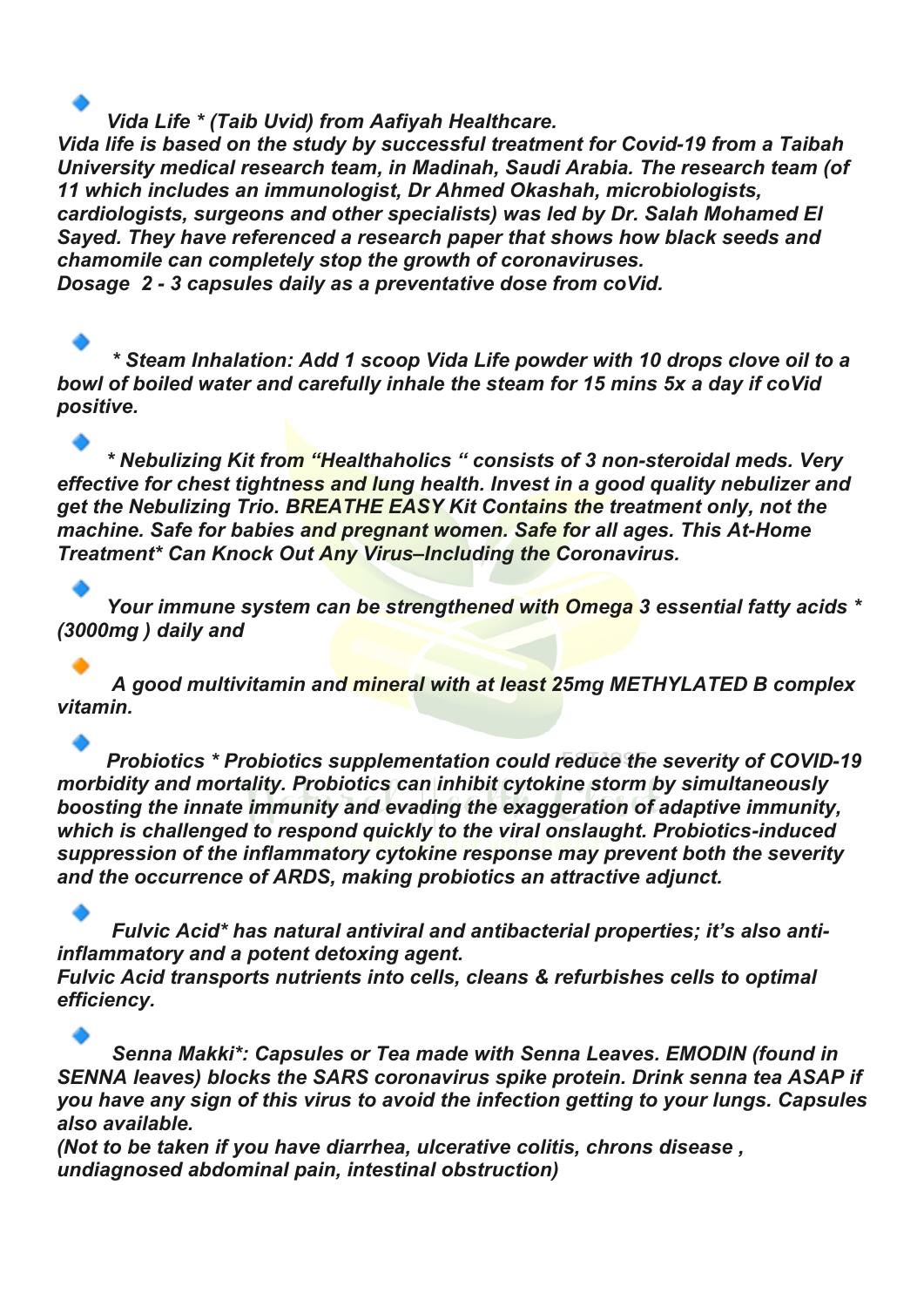*Colostrum \* Bovine Colostrum has the ability to repair both DNA & RNA. Colostrum contains all five immunoglobulins: IgA, IgD, IgE, IgG and IgM, commonly known as antibodies; cytokines, which regulate the immune system and are antitumorous.*

*Colostrum contains leukocytes, lactoferrin, lysozyme, and all of the immunoglobulins: IgA, IgD, IgE, IgG, and IgM. These components together combat bacteria, viruses, and yeast. Immunoglobulins (A, D, E, G, and M) are the most abundant of the immune factors found in colostrum. IgG neutralizes toxins and microbes in the lymph and circulatory system. IgM destroys bacteria, while IgE and IgD are highly antiviral.*

*\* Indicates products available from Natural Health Closet. WatsApp: +2772 423 9955 to order.*

*NB:- #Sources also include Dr David Wolfe's protocol* 

*Graphene Oxide Detox:*

*C60 (1-3 droppersfull per day) or*

*Shilajit: One of the issues we are seeing with those who have been injected is disturbances in their energetic field (magnetism) and hot spots of inflammation. C60 is a rich-source of electrons and acts like a fire extinguisher to inflammation and simultaneously (because it bio-distributes throughout the body) drives a normalization of electron flow throughout the body. Shilajit \* is a natural superfood that has a variety of trace elements and amino acids including Carbon 60. (C60) C60 is recommended to neutralize spike protein, detoxify graphene oxide and SM-102.*

## *N-acetyl cysteine:*

*N-Acetyl Cystiene is the best precursor to glutathione in the body which has the best research for neutralizing graphene oxide. Dosage: 1200-2400 mg per day on an empty stomach. NAC is recommended to detoxify graphene oxide and SM-102. Get it while you can. The US Federal communist government is trying to make NAC illegal unless you have a doctor's prescription. A tool to perturb SARS-CoV-2 spike protein conformation: -*

*NAC removes spike proteins. Some evidence shows them to be in the mRNA vaccines. Some evidence also shows that these spike proteins shed from a vaccinated person to an unvaccinated person.*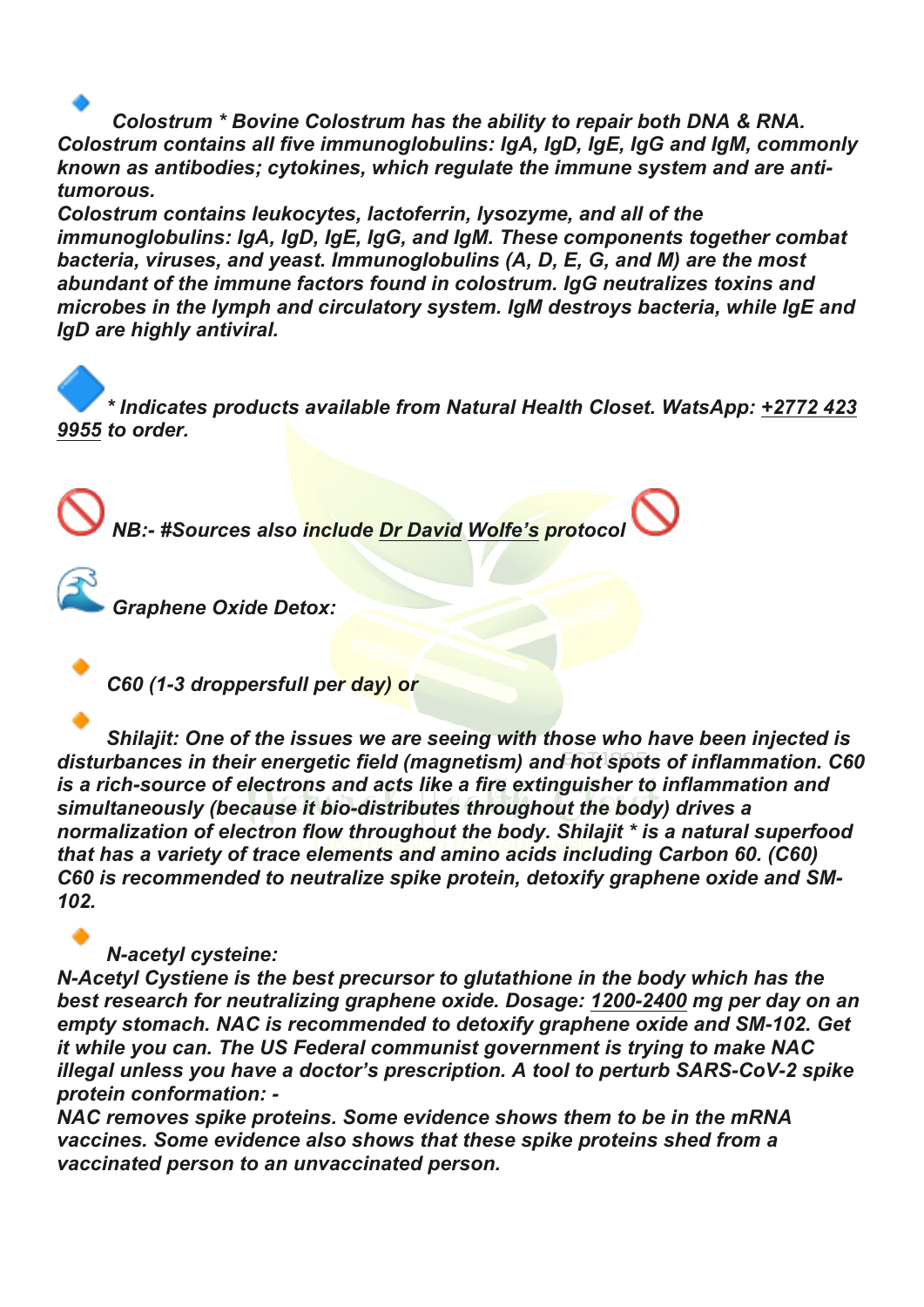*CocoBlk\* (3-6 capsules a day): Activated Charcoal is the pre-eminent detoxifier and when taken on an empty stomach, works its way down into the intestines and activates a blood purification process known as "interstitial dialysis". Take 400mg to 2000mg daily with water. Our Aafiyah Healthcare \* product is the premier activated coconut charcoal and coconut oil combination.\* Works like a bomb for food poisoning too.*

\**Colloidal Silver - Colloidal silver is said by some to be one of the most powerful agents of cure on earth. According to a study at UCLA Medical center in the 1980's, colloidal silver was able to kill 650 various disease-related pathogens. And they were destroyed in mere minutes. The benefit embraced by many in the medical and alternative health community is that colloidal silver doesn't seem to build any immunity or resistance within the organisms which it destroys. That flies in the face of our modern ongoing antibiotic travesty. Many people have taken it to help with cold and flu symptoms. Depending on degree of exposure, Silver blocks the protein on the spikes from entering the cell.*

*Chlorine Dioxide (CDS) or Miracle Mineral Supplement (MMS) Chlorine dioxide neutralizes and eliminates the spikes.*

*Between a blocker (HCQ, Quercetin, IVM, Dandelion, etc), and a neutralizer (CDS/MMS, Ozone, NAC), I prefer a neutralizer because it eliminates the spikes rather than merely blocking it. (I suggest) alternating this with NAC (in case there is Graphene Oxide transmission). I worry that the blocked spikes will continue to circulate and reach the brain and cause all sorts of mental illnesses (Dr. Malone, Bahkdi, Tenpenny, Mikovits).* **EST1995** 

*Most people prefer Chlorine Dioxide (CDS) to de-magnetize the body and NAC along with fennel and star anise teas or white pine tea. You can buy the seeds and stock up as the FDA is trying to ban some herbs and seeds.*

- *Chlorine dioxide neutralizes the spikes.*
- *NAC or Glutathione neutralizes the GO, as well as spikes to some extent.*
- *For protection, I will alternate use of Chlorine dioxide and NAC. That is until I know more.*



*Have foods high in Fulvic Acid, Glutathione and Shikimik Acid so as to prevent the binding of artificial proteins to receptor cells, to fight against graphene oxide* 

*and other radio active receptors and heavy toxic matter such as sulphur*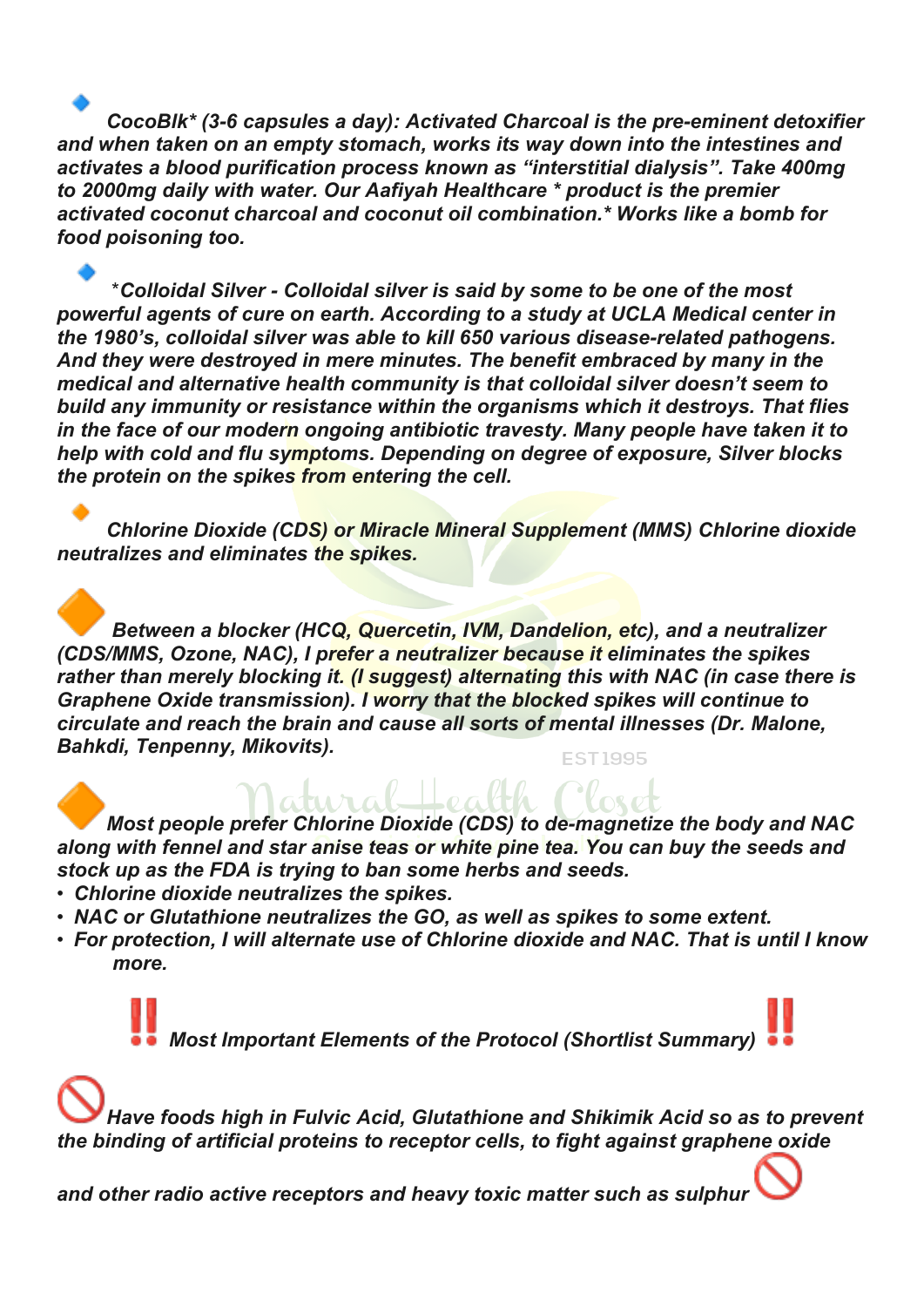*Spike Protein: Shikimate neutralizes the Spike Protein*



*Shikimate Main Sources:* 



*Pine needle tea is one of the most potent antioxidants known to man and it's a superfood. You can pluck it right off the tree and eat the tips of Pine, Spruce, Fir, and Cedar. Pine needle oil is known to treat cancer, inflammation, stress, depression, pain, respiratory infections like pneumonia, influenza, and COVID-19. Pine needle tea also kills parasites. Pine Needle Tea for shikimic acid or shikimate (from green edible pine needles)... There are toxic pine needles, be careful! When drinking pine needle tea, drink the oil/resin that accumulates too! Shikimate, shikimic acid and their derivatives possess: Cancer fighting, antiviral, antimicrobial, anticoagulant and antithrombotic properties.*

*Fennel and/or Star Anise Tea: These are also an excellent source of shikimate or shikimic acid (which is known to neutralize the spike protein)*



*Schizandra Berry (high in shikimate) Schizandra Tea: Ranked in the top three of all superherbs on Earth. Schizandra berries are rich in shikimate amongst numerous extraordinary other properties.*

*Triphala formulations: In Sanskrit, the word Triphala means "three fruits": a combination of Indian gooseberry (Emblica officinalis), black myrobalan (Terminalia chebula) and belleric myrobalan (Terminalia belerica). The terminalia fruits are rich in shikimate.*

*St. John's Wort (shikimate is found throughout the entire plant and in the flowers)*

*Comfrey Leaf (rich in shikimate)*

*Feverfew (leaves and flowers are rich in shikimate) available in capsules as well. It helps the body remove prions.*

*Gingko Biloba Leaf\** \**Capsules available (rich in shikimate)*

*Giant Hyssop or Horsemint (Agastache urtifolia) (rich in shikimate)*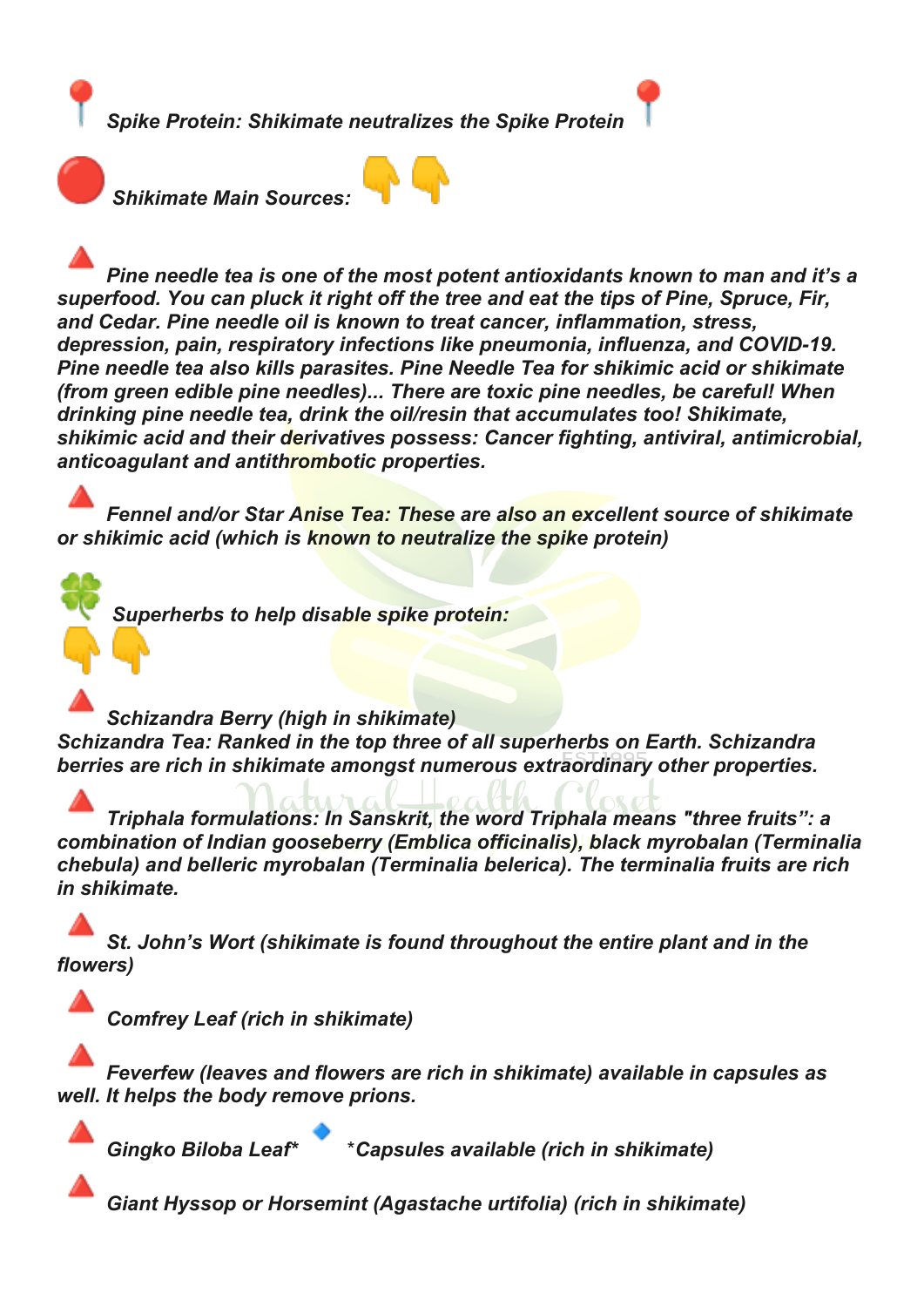*Liquid Ambar (Sweet Gum tree) A tea of the spiky seed pods is rich in shikimate.*

*Dandelion Leaf (Common dandelion (Taraxacum officinale) efficiently blocks the interaction between ACE2 cell surface receptor and spike protein D614, mutants D614G, N501Y, K417N and E484K in vitro)*

*Glycyrrhiza glabra (Chinese medicine's licorice root): Glycyrrhizic acid is extracted from the root of the licorice plant which inhibits spike protein.*

*Neem \* - Capsules and Oil. Alternative to Ivermectin. It has over 130 biologically active compounds that show wonders in keeping viral and bacterial diseases at bay. Neem is known to be a powerful immuno-stimulant and that's what makes it ideal to have in current time when the entire world is under the constant threat of novel coronavirus infection.*

*NB:- #Sources also include Dr David Wolfe's protocol* 

 *said* **صلى الله عليه و سلم** *Nabi that narrates* **رضي الله عنه** *Hurairah Abu Hadhrat "Ajwah dates are from paradise and have healing against poison. (Tirmidhi)*

**EST1995** 

*Dates : Ajwah - CAN BE USED FOR THE PREVENTION AGAINST MAGIC, MADNESS, FRUSTRATION, HEADACHE, POISON OR MENTAL DISORDERS.*

*Foods: Carrots and Carrot Juice*

*Wheatgrass and Wheatgrass Juice (blades are high in shikimate)*

*Citrus fruit (especially blood oranges, due to their high hesperidin content hesperidin is a chalcone like quercetin that deactivates spike protein) Look for organic only.*

*Peppermint (very high in hesperidin)*

*Medicinal Mushrooms like Shitake, Lions Mane, Chaga, Turkey Tail etc*

*FIG Olive 50 Day Infusion, with Herbal Antibiotic (12 herb infusion from Ml Khalid Dhorat, Wellness Spot)*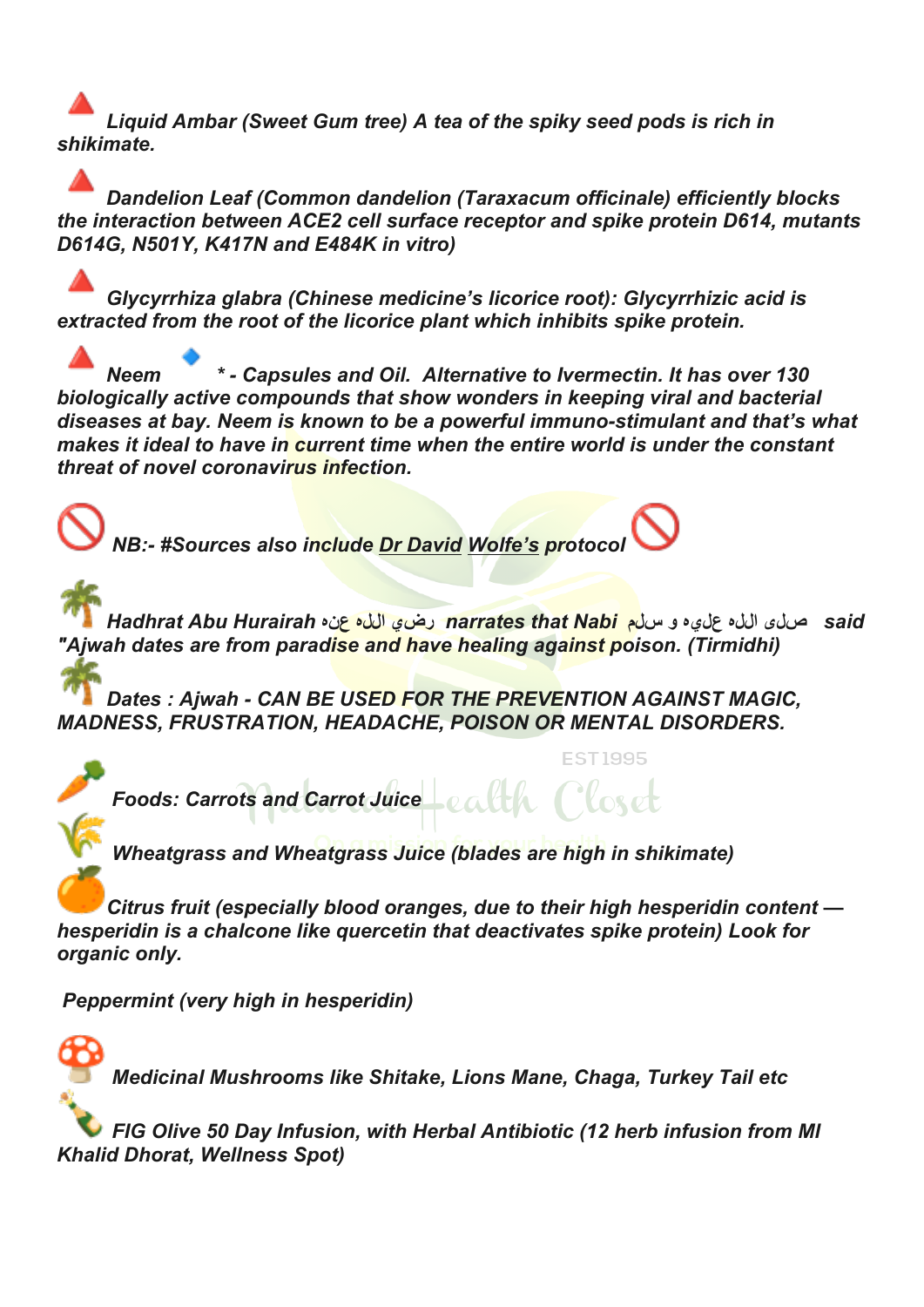*Plant Sprouts - are generally considered to be rich in shikimate. Testing of 5 sprouts were done by a research doctor and all were rich in shikimate:*

*red kidney bean (Phaseolus vulgaris),*

*moth bean (Cigna aconitifolia),*

*soy bean (Glycine max),*

*mung bean (Vigna radiata) and*

*alfalfa (Medicago saliva) were analysed for their shikimic acid content during germination.*

*All these were analysed for their shikimic acid content during germination: so the sprouting process is key to activate shikimate production.*

*Enzymes:*

*Nattokinase (enzyme) and Natto is a traditional Japanese food made from soybeans that have been fermented with Bacillus subtilis var. natto. Natto (also rich in vascular protective Vitamin K2) and Nattokinase have a history of being used to prevent blood clots. The idea is here is that the enzyme Nattokinase goes to work dissolving clots. Dosage: 2000-4000 Fibrinolytic Units per day (2-4 capsules) with or without food.*

*Serrapeptase (enzyme): is an anti-inflammatory proteolytic enzyme in the trypsin family. Like other proteolytic enzymes, serrapeptase helps break down proteins into smaller particles. It can promote healing by reducing fluid and debris accumulation that occur around necrotic or injured tissue. Dosage: 100-200 mg on an empty stomach per day.*

*PrepZymes* \* *Digestive Enzymes*. *Taken before or with meals. Enzymes help enable digestion by breaking down nutrients your body can use to continue running smoothly. Breaks down hard-to-digest foods to promote regular bowel activity & a healthy digestive system for adult & teen men and women.*

*Oxygen Therapies: Ozone and Oxygen therapies are effective at degrading spike protein and graphene oxide. All forms are recommended from consuming MMS to drinking ozonated water or using ozonated water for enemas and even ozone injections by a trained health professional.*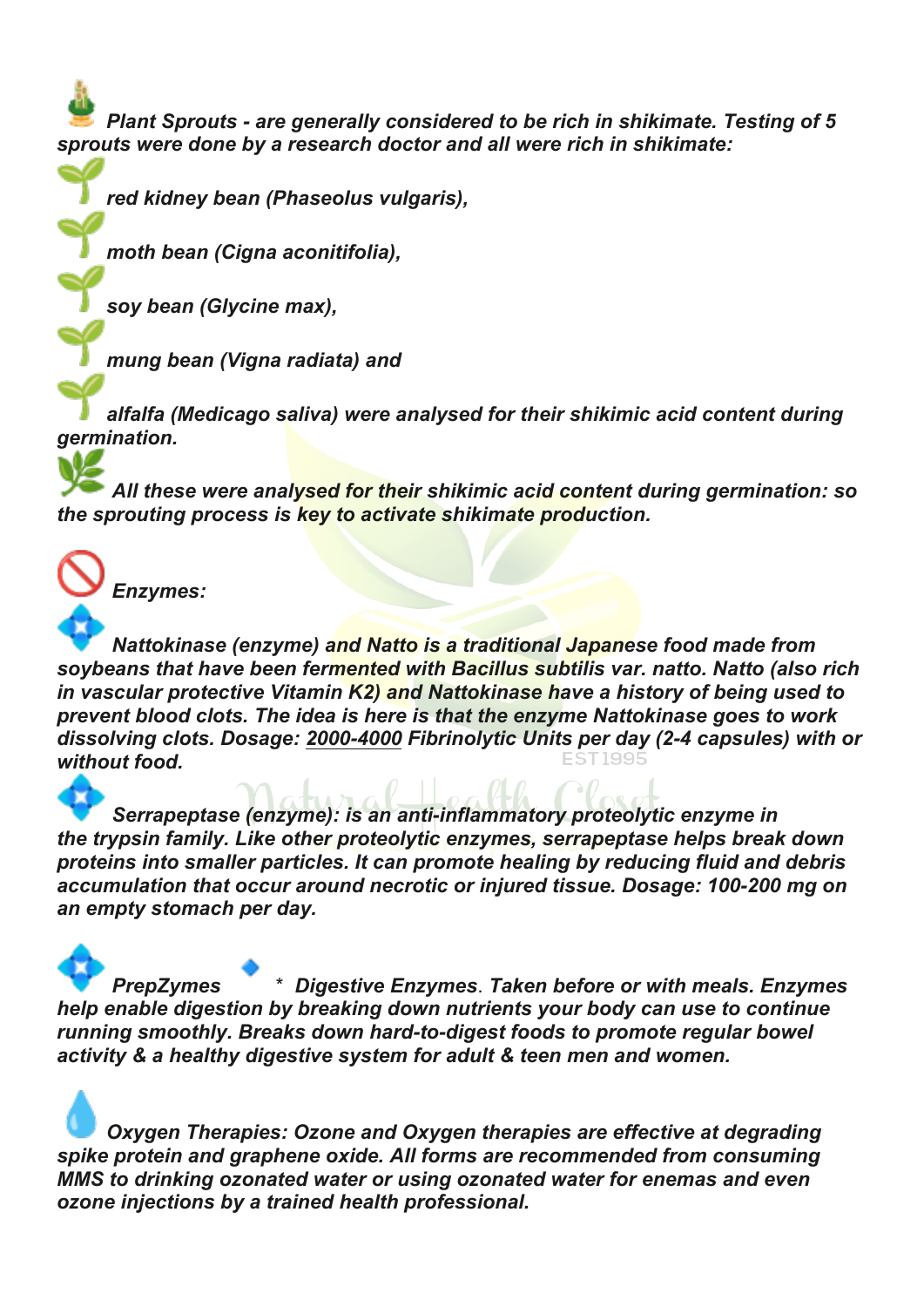*CocoNut Water for electrolytes. Coconut water has nutrients and natural sugar, which help in cleansing the body of toxic elements, which makes it a very effective drink.*

*Also, WATER ONLY fasting (for 1 week) has been shown to repair DNA damage and silence foreign mRNA.*

*And taking full spectrum hemp extract is another excellent suggestion due to the positive effects on our endocannabinoid system, which regulate almost every internal function.* 



*\* For every 25kg in body weight, drink 1 litre of water*

*\* Don't drink tap water. It contains fluoride and other heavy metals. Purify it.*

*\* Drinking water about 30 mins before meals strengthens the stomach lining, whilst drinking water during meals weakens it.*

*\* Add some pink Himalayan salt to your water as you may experience some loss of minerals via urine elimination*

*\* Drinking water is not enough. The oxygen needs to penetrate the nucleus of each*

*cell. For this, you need lots of \* Potassium and Vitamin B.*

• *Water hydro therapy (hot 3 mins, cold 30 secs) is the best to stimulate blood flow.*  $.001$ 

*(\*Wellness Spot\* Ml Khalid Dhorat)*

*Certain chemicals (found in foods and spices are known to contribute to glutathione production in the body, assist in recycling oxidized glutathione back to its reduced (non-oxidized) form, and also boost the synthesis and the activity of important glutathione enzymes – glutathione peroxidase (GPx) and glutathione S-*

*transferase (GST)*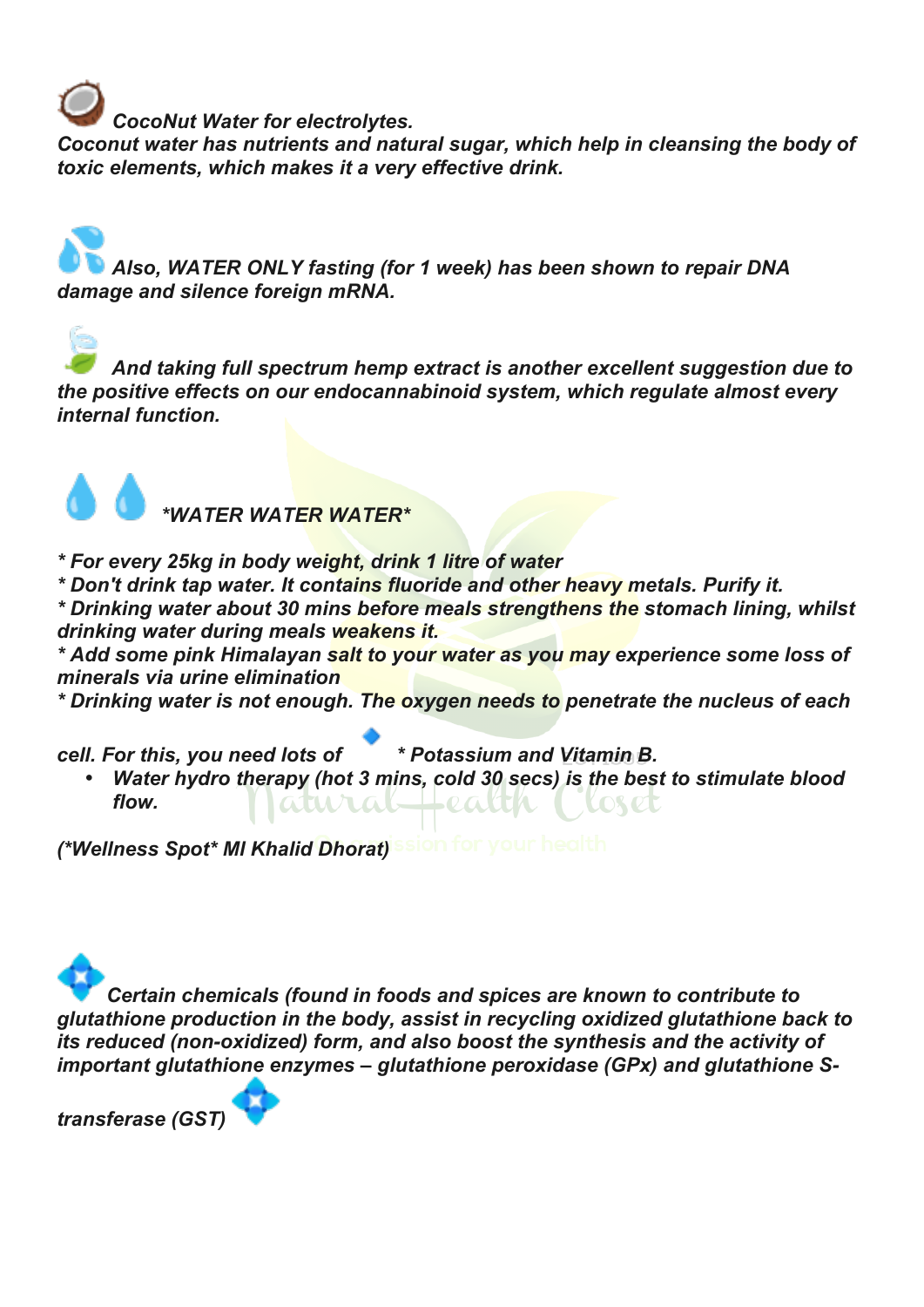*\*Food Sources of Glutathione Precursors Include the Following:\**

*Milk thistle helps to prevent glutathione depletion in the liver. It is also a natural liver detoxifier and liver protectant.*

*Asparagus is the highest plant-based source of glutathione.*

*Okra is also naturally high and assists in the elimination of the mucoid plaque in the small intestines.*

*Rice bran, high in Alpha Lipoic Acid (ALA) promotes the synthesis of glutathione in the body.*

*Several spices found in Indian curry including turmeric, cinnamon, cardamom, black seeds (black cumin), and curcumin contain glutathione.*

*Rosemary*

*The sulfur containing vegetables (kale, broccoli, brussels sprouts, cabbage, onions, garlic, cauliflower, bok choy, watercress, mustard, horseradish, turnips, rutabagas, kohlrabi) assist in the making of glutathione in the body (glutathione is a sulfur containing molecule).*

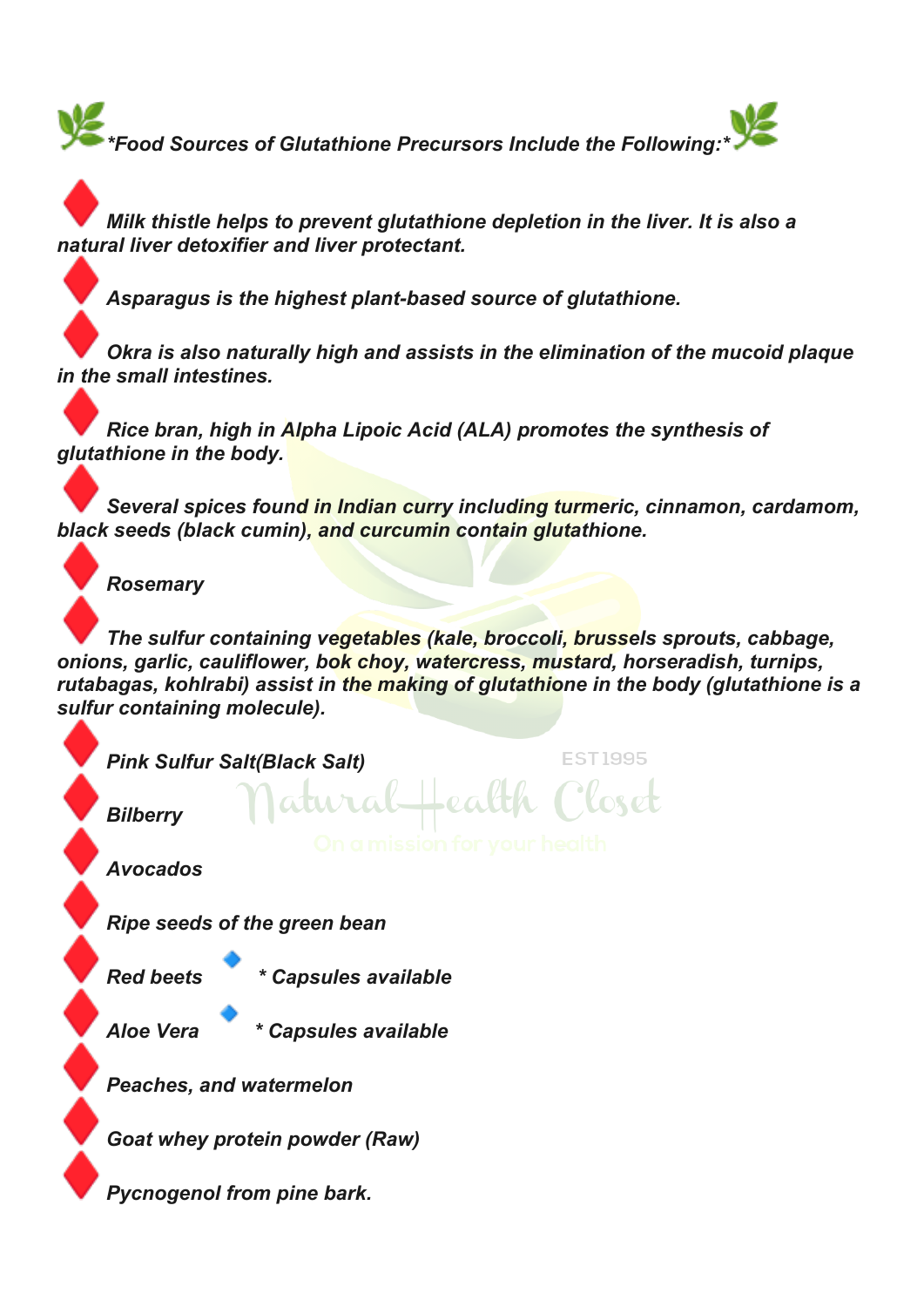*Brazil nuts is one of the highest natural source of selenium. Selenium is a cofactor for the enzyme glutathione peroxidase.*



*If you want to get the most glutathione out of raw, uncooked foods, be sure your gut is healthy. If that means you must take a daily probiotic or even change your diet to eliminate candida (heavy metal detox), then work on your gut so you can maximize your glutathione potential. This major antioxidant is a primary* 

*necessity for your body to maintain vibrant health* 

*\* Indicates products available from Natural Health Closet. WatsApp: +2772 423 9955 to order or for more info.* 

*I know many of you are aware that this "vaccine" can cause permanent damage but there are some symptoms that are reversible and with the right support and supplements, victims of the vaccine can bounce back in a shorter time frame. An over stimulated immune system can burn through vitamin B1 which can be deadly and causes many neurological symptoms such as chest tightness, muscle weakness, tingling, blurry vision, nausea, vomiting, changes in heart rate, shortness of breath etc.*

*NB: These types of symptoms are common not only from vaccines but other drugs as well. Pump the nutrients and green juices, while avoiding sugars and processed foods. This helps your cells repair faster and allows them to have nutrients to function better, making you feel a whole lot better.*

*REST REST REST! Put yourself first or you won't heal. Detoxifying the body, healing the gut and nourishing your system with alkaline foods is a winning combination.* 

*Please note that I don't think that a "magic bullet" approach to health is a good idea. Any healthcare protocol should be seen as helping to promote optimum health IN THE CONTEXT of a healthy overall lifestyle. A "healthy overall lifestyle"* 

*would, in my opinion, include (but is not limited to):* 

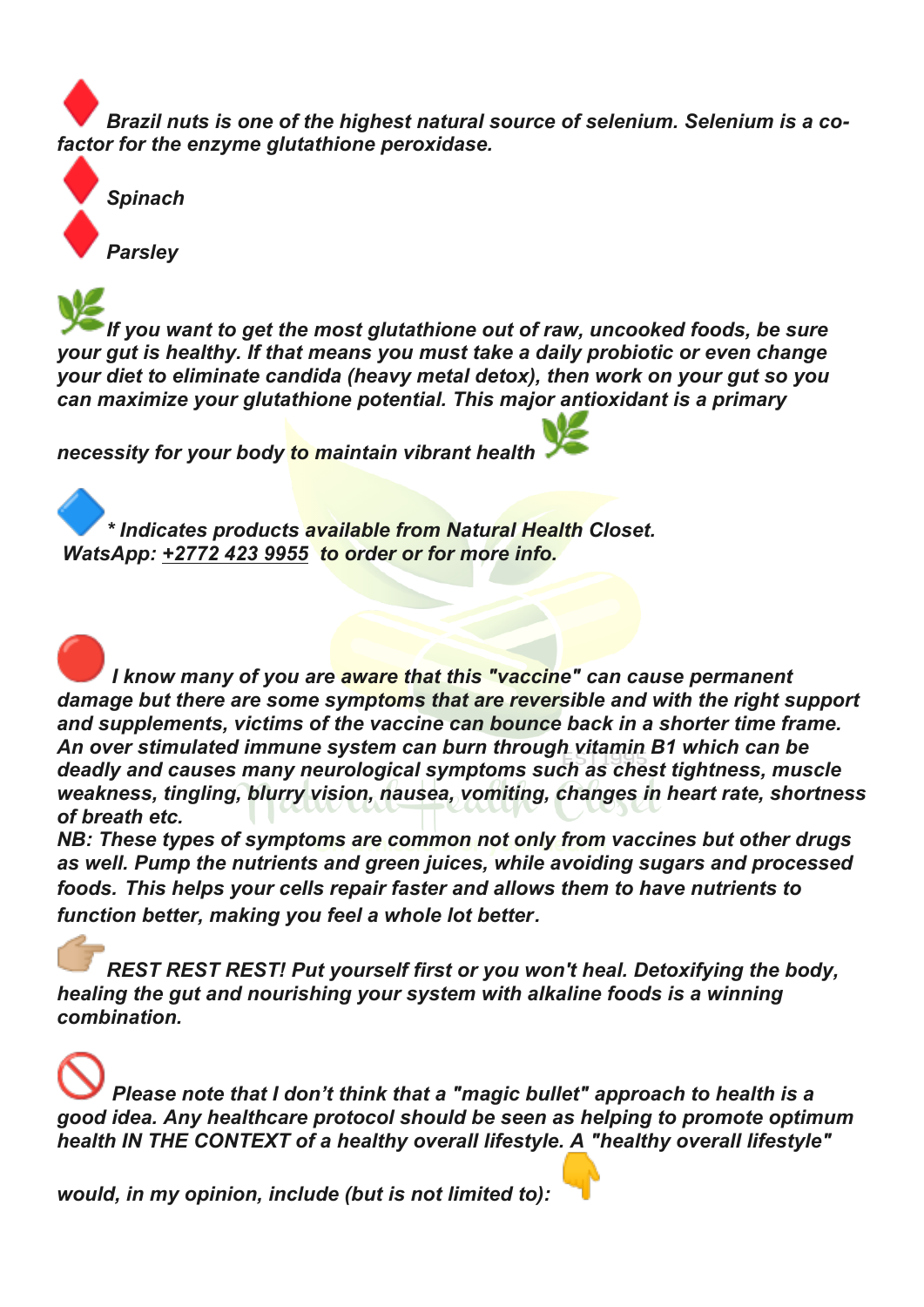*Avoiding processed foods, pasteurized dairy, toxic cooking oils, high sugar "junk food" diets.*

*Enjoying sufficient exercise.*

*Enjoying drinking plenty of pure water.*

*Getting adequate sunshine and fresh air.*

*Avoiding environmental poisons and other "personal" poisons such as nicotine and alcohol.*

*Getting priorities in a healthy order so as to avoid undue stress.*

*Trusting in GOD, the Almighty Creator*

*Getting adequate sleep and rest.*

*Disclaimer: This protocol is not to be construed as personal medical advice. Consult your qualified health professional. No information on this post is to be seen as a treatment for any specific illness. I do not endorse the use of this treatment as a substitute for proven therapy or for a doctor's care or for the treatment of any specific illness.*

*This information is simply presenting a treatment that I have personally used, am aiming to use, or am considering using. I am interested in it personally as a source of normal food nutrients and lifestyle changes for the maintenance of optimal health. This material is simply shared for what it's worth in the hope of saving others time and / or money as they do research. This material is not copyrighted, but this disclaimer should be added if it is copied. It should not be sold or otherwise used to make a profit. I am not in a position to answer questions about this protocol due to time constraints. Suggestions on improving this protocol are welcome however, and I am also interested in testimonials regarding perceived benefits or side effects that can possibly be added to the TESTIMONIALS LIST.*

*Natural Health Closet - On a Mission for your Health Natural Health Practitioner PHCA, Certified Cupping Therapist, Dip DN UK IG: @natural\_health\_closet FB: @naturalhealthcloset eMail: naturalhealthcloset@gmail.com Based in Durban, South Africa*

*(Date modified: 29 June 2021)*

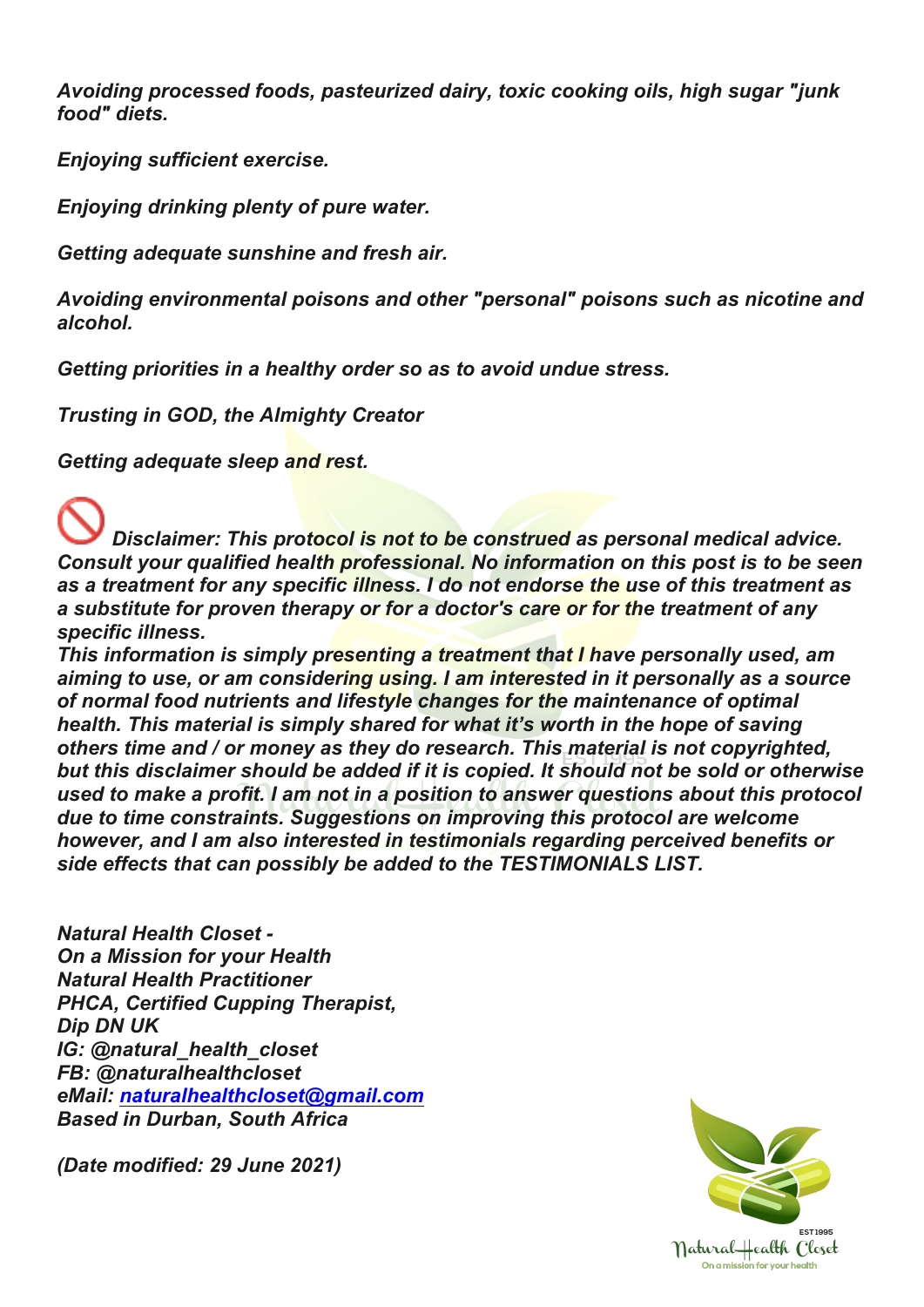*PROVEN RUQYA TREATMENT FOR COVID-19 AND OTHER* 

*TRANSMISSABLE / CHRONIC DISEASES (Ml Khalid Dhorat)*

*In order to effectively overcome \*Covid-19 and many other serious diseases\*, it would be prudent to effect treatment on three levels:*

- *1) \*Spiritual Level,\**
- *2) \*Sunnah and Natural Herbs,\**
- *3) \*Allopathic/western models of treatment.\**

*Many people jump straight to the third option, whilst ignoring the \*first two crucial steps in any treatment\*, which sometimes unnecessarily prolongs one's duration of disease.*

*All illnesses are a \*test from Allah Ta'ala (whether contrived in a lab or natural) and a sure Mercy which is gifted to the chosen\*, a means of purification from our sins, a reminder of our involvement in sins, and having left the safety and protection of Allah by abandoning our duty to Him. We can adopt all government guidelines like masking etc, but \*if Allah Ta'ala has not willed our protection and recovery, nothing will help, even if you mistakenly feel one vaccine every month will save you from illness and death\*. A return to normal will only take place once our relationship with Allah Ta'ala has also returned to normal. Remember this, and remember it well. In addition, we have to adopt all natural methods too, especially the Sunnah herbs – \*because SHIFA HAS BEEN GUARANTEED VIA IT\*. They are not experimental or newly discovered, and are completely safe.*

*The following Ruqya treatment is not only based solely on Qur'an and Hadith, but its \*curative ability has been WITNESSED FIRSTHAND by hundreds of people worldwide\*. This is the reason we are spreading it far and wide, with the hope that we can make a true difference. The \*oxygen levels of many were raised to normal levels by practicing on it\*, and within a few days, patients either recovered or were discharged from hospital. It can also be practiced as a preventative measure for the entire family.*

*\*DIRECTIONS:\**

*\* Firstly, give out some \*charity for the pleasure of Allah, and then perform two Raka'ats Salaat ut-Tawbah and two Raka'at Salaat al-Haajat\*. Repent to Allah Ta'ala*